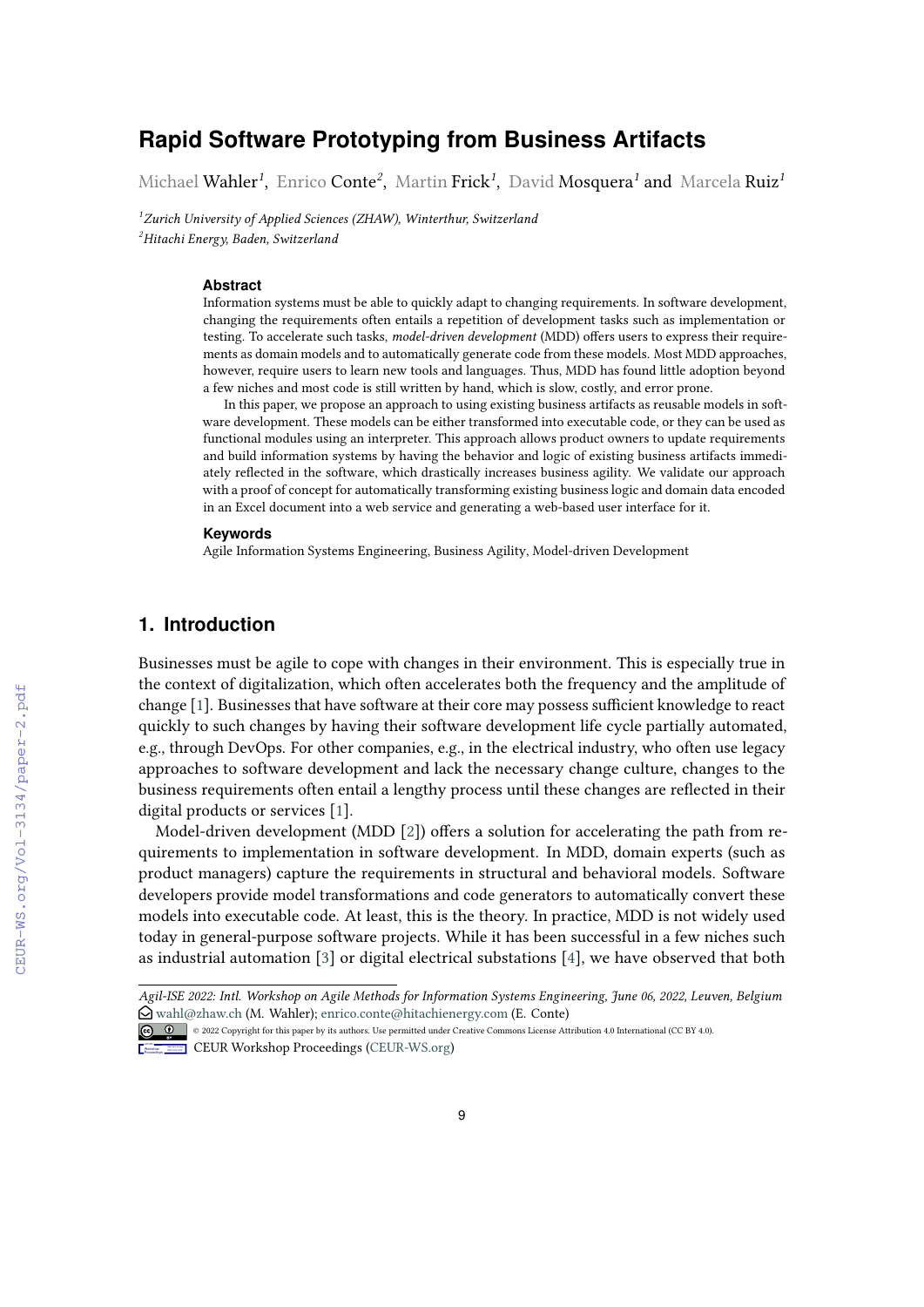product managers and software developers to often be reluctant to learn and use MDD tools for specifying applications. As a result, most code is still written by hand.

The key to success of the niches above is considered to be that they use *domain-specific languages* [\[5\]](#page-5-0) over *general-purpose languages* (as, for example, provided by UML). This allows domain experts to express requirements in a formal language with which they can quickly get familiar. Thus, we see an opportunity for MDD if the semi-formal and formal approaches *that are already in use* to encode business artifacts can be adopted and integrated into a model-driven software engineering (MDSE) life cycle.

We propose an approach to using existing business artifacts as models in an MDSE process. This allows domain experts to apply changes to the requirements directly to their business artifacts and automatically generate a new release of the software. Through such automatic integration of artifacts from a domain-specific language (e.g., spreadsheets in Excel or illustrations in Visio) into the software development life cycle, companies can rapidly develop applications and thus, react to changing business requirements in an agile way. In this paper, we address the **research question**: *Can business artifacts such as spreadsheets be used to automatically generate software prototypes?*

#### **1.1. Related Work**

Office documents such as Excel spreadsheets can be considered *domain-specific languages* [\[6\]](#page-5-1), which allow domain experts to encode problems in their respective domain with a familiar terminology. Using well-known languages and applications (such as spreadsheets) in modeling solves some of the "grand challenges" in model-driven development suggested by A. Bucchiarone et al. [\[7\]](#page-5-2) because they eliminate the need for domain experts to learn new modeling languages or to get familiar with a new tool.

Although office documents are widely used in many domains and even have inspired some approaches to automating the software development life cycle such as low-code platforms [\[5\]](#page-5-0), they are usually only used as second-class artifacts in software development. As an example, they are used to specify domain data and business logic (as a starting point for software development), or, reversely, to represent the call graph of the functions in the execution of a program [\[8\]](#page-5-3).

Excel documents have been used in an approach to automatically generating web pages [\[9\]](#page-5-4), which focuses on the visual aspects of representing a spreadsheet as a web page. Although this approach is useful, it is unclear how formulas in the spreadsheets are calculated.

Several others have started to see the value of making the data and calculations in spreadsheets available through an API. As an example, Microsoft Graph [\[10\]](#page-5-5) provides a REST API to Excel documents stored in its cloud to allow for their integration in web applications. There are opensource solutions such as the GitHub project excel-microservice [\[11\]](#page-5-6), which provides an API for manipulating Excel documents through a microservice API. There are even commercial solutions available for converting Excel documents into applications such as SpreadsheetWeb [\[12\]](#page-5-7).

# **2. Motivating Example**

In this section, we present an example application from the domain of electrical substations, which are nodes in electrical grids. They are composed of many different types of electrical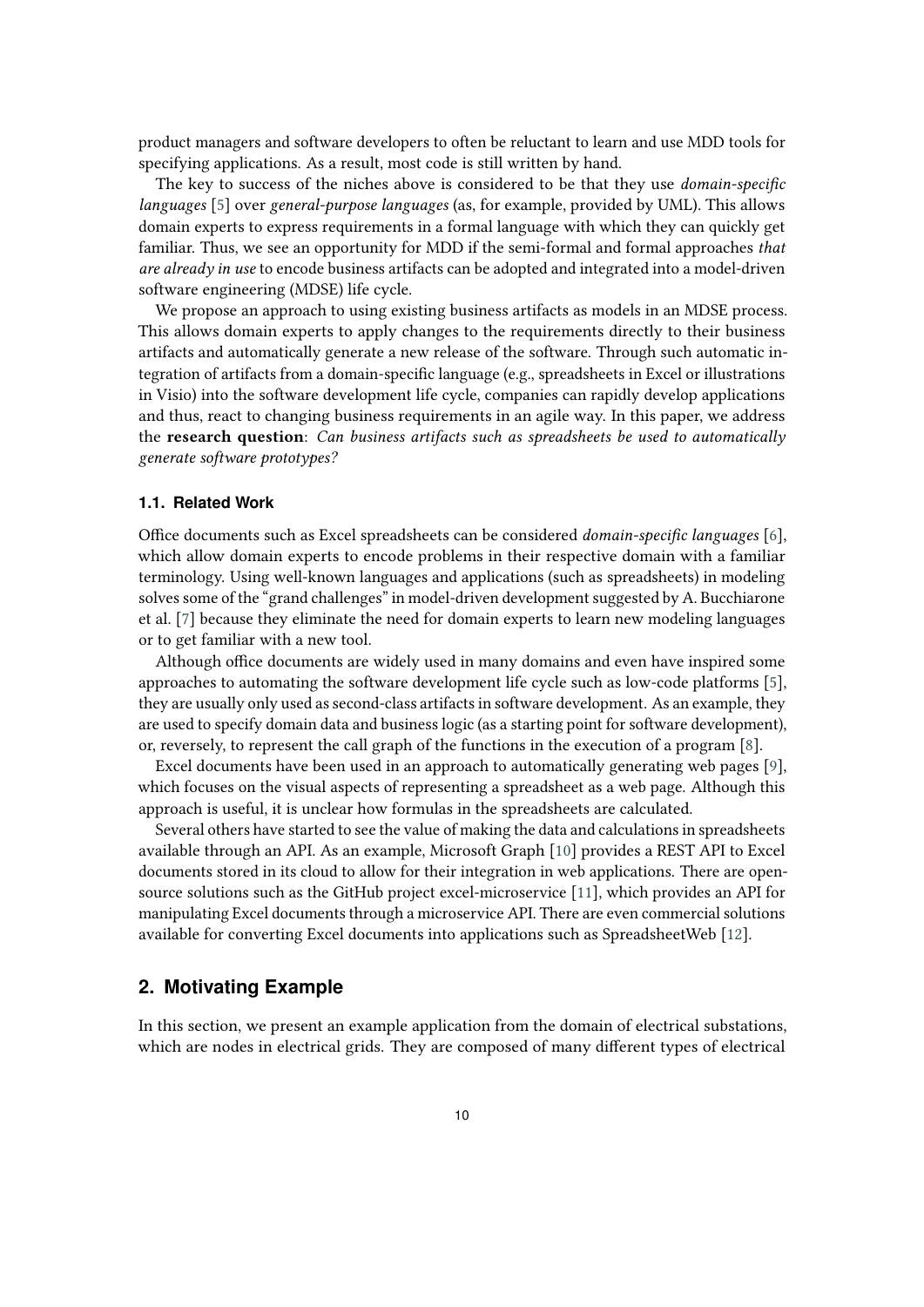assets, e.g., circuit breakers or transformers. Substation owners must ensure their optimal operation at all times. This can be achieved with a balanced mix of maintenance, replacement of aging assets, and availability of spare parts. A key element in this optimization problem is the storage of "enough" spare parts.

At Hitachi Energy we have extended an existing algorithm for the calculation of the optimal amount of spare parts to be kept in storage, which will ensure the best balance between cost of spares and risk of power interruptions. We have built a proof-of-concept model for this algorithm using Microsoft Excel. Two steps must be taken to further transform this proof of concept into a prototype: first, validation with product managers, and second, scale-up to represent a real-world problem.

The challenge with the first step is that complex Excel models can be hard to understand by anyone else than their creator. Thus, we seek a method to quickly convert such models into a tool that can be handled, tried, and validated by others. We want to hide the intricacies of the models and highlight the input/outputs in a UI wrapper, without the effort and the know-how for such development.

The challenge with the second step is that an excel model can handle a handful of variables, but it becomes impractical or impossible to use when the number of variables increases to represent a real scale problem, e.g., with hundreds or thousands of spare parts. In this study we focus on the first challenge, but a natural continuation will be to explore how to automatically extract the logic of the algorithm and implement it into a software, so that it can be scaled up at wish. [Figure 1](#page-2-0) shows several of the input parameters to the optimization algorithm in Excel.

<span id="page-2-0"></span>

**Figure 1:** Parts of the business logic encoded in Excel

### **3. Proposed Implementation**

We propose the model-view-controller (MVC) design pattern [\[13\]](#page-5-8) for the system architecture, which splits the responsibilities of an application into the *model*, which contains the data and business logic; the *view*, which interacts with the user through an interface; and the *controller*, which takes input from the view, manipulates the model, and updates the view.

We use a *model interpretation* approach [\[6\]](#page-5-1) for turning Excel documents into executable artifacts. In model interpretation, an engine is built that wraps around the model (i.e., the Excel document) and reads or modifies it on request. For preparing an Excel document to be used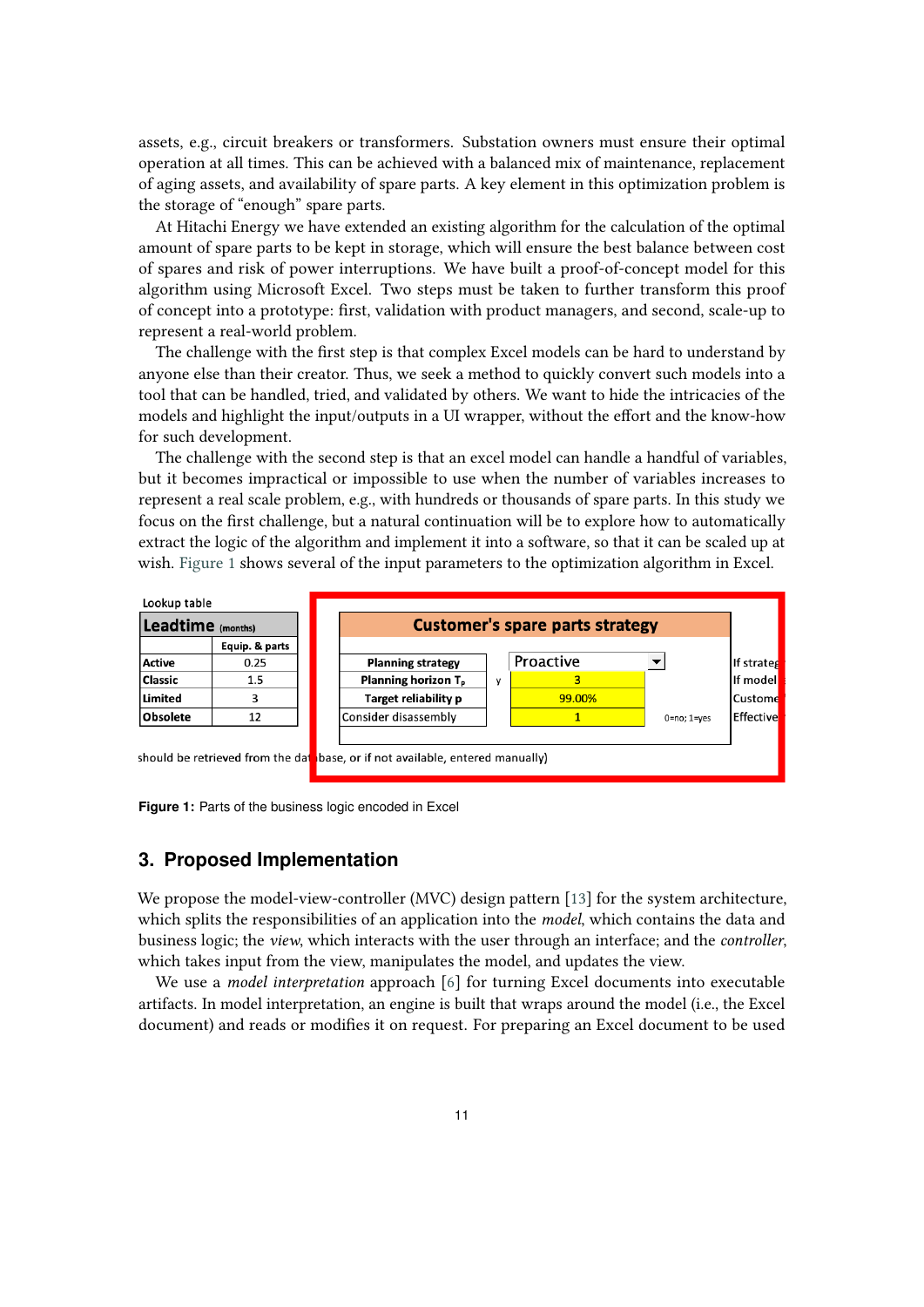with this approach, a domain expert must declare one or more cells as inputs to the calculations in the document, and one or more cells as outputs of these calculations.

In this section, we show our proof-of-concept implementation in Python to demonstrate how we have used the MVC pattern to automatically generate a web application from an Excel document.

**The Model** The model is the Excel document that contains both business logic and (often) domain data. Instead of generating code from the model (which is the most common approach in MDD), we follow the model *interpretation* (or *models at runtime*) approach: the Excel document remains unchanged, and we add a wrapper around it to enable programmatic access.

This offers several advantages with respect to business agility. First, changes to the model are immediately reflected in the application because no code needs to be generated. Second, the application does not have to be stopped when the business logic is updated, which allows for dynamic software updates [\[14\]](#page-5-9). Third, fewer bugs will be introduced with each change to the model because there is no additional hand-written code.

For our proof-of-concept implementation, we have developed a wrapper that provides a REST API to change cells, trigger calculations, and read cells of an Excel document. This REST API allows the *view* and the *controller* to interact with the Excel sheet. To this end, we use the Python package  $\epsilon$ ormu $1$ as $^1$  to update data in Excel sheets and trigger the calculation of formulas in the sheets and the package  $f$ lask $^2$  $^2$  to build a web API for the Excel document.

This results in a microservice, which can be immediately integrated into existing web applications or serve as the foundation of new applications. As an example, the API call

```
curl -H "Content-Type: application/json" -d '{"ExcelFileName": "simple.xlsx", 
"a":"5"}' -X POST http://localhost:5000/ExcelCalculator
```
updates the input cell named "a" in the Excel sheet "simple.xlsx" to the value *5*. Then, the calculations in that sheet are triggered and the results of the calculations are returned in the JSON output { "result": [ 6.0, "text"] }.

Besides updating values in the Excel document and recalculating the formulas contained therein, our web service provides an API to add rows to the tables in the document. This enables users to add additional data to the document at runtime and calculate functions that operate on a set of values (such as *sum* or *average*).

**The View** The view is realized through a web page, which is automatically generated from the data in the model. In our implementation, we use the well-established stack of HTML, CSS, and JavaScript for the front-end of the view and Python (again, the flask package) for its backend. Our approach provides a URL /webform/<filename>, which automatically renders a flask HTML template. An example view that was automatically generated is shown in [Figure 2.](#page-4-0) In this figure, the relation to the elements in the Excel document (cf. [Figure 1\)](#page-2-0) are obvious: parameters of the spare parts optimization algorithm such as the planning strategy and the planning horizon have become input elements on the web page. The results of the optimization

<span id="page-3-0"></span><sup>1</sup> <https://pypi.org/project/formulas/>

<span id="page-3-1"></span><sup>2</sup> <https://flask.palletsprojects.com/en/2.0.x/>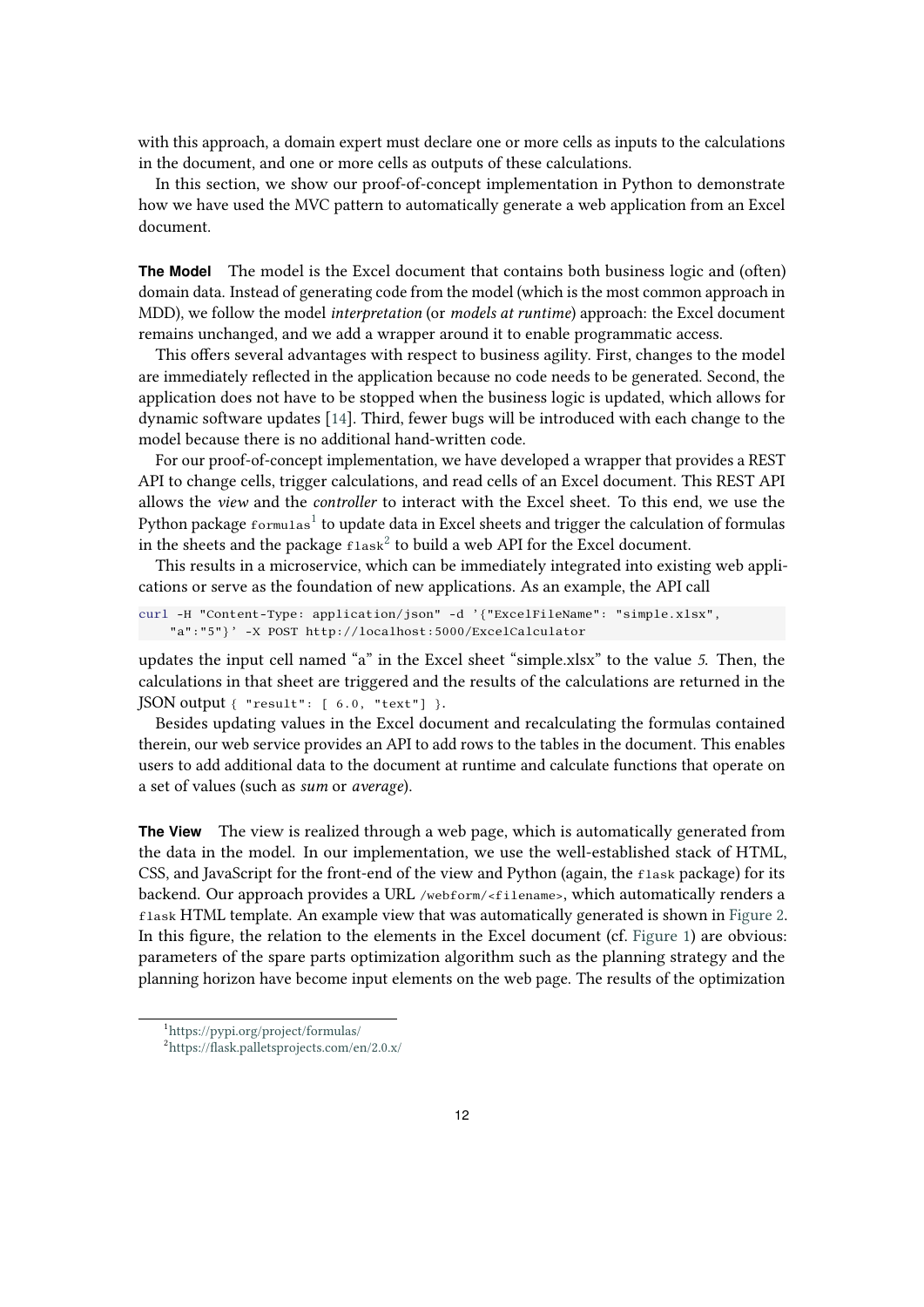<span id="page-4-0"></span>algorithm become outputs on the web page as simple text fields or graphical widgets. In our implementation, we use gauges and column charts from Google Charts [\[15\]](#page-5-10) to display widgets.

| <b>Inputs</b>                                 |                                                      |                                                              |                              |                        |           |
|-----------------------------------------------|------------------------------------------------------|--------------------------------------------------------------|------------------------------|------------------------|-----------|
| Lifecycle Phase<br>Classic $\vee$             | <b>Planning Strategy</b><br>Proactive<br>$\check{ }$ | <b>Planning Horizon</b><br>(y)<br>3                          | Target Reliability p<br>0.99 | Component1<br>Quantity | Calculate |
| <b>Outputs</b>                                |                                                      |                                                              |                              |                        |           |
| <b>Economic Impact</b><br>(kEUR)<br>682110.16 | <b>Stock-out Risk</b><br><b>Component 1</b><br>0.003 | New stock reliability<br>$\overline{\phantom{a}}$<br>299.701 |                              |                        |           |

**Figure 2:** Automatically generated view for the spare parts model

**The Controller** The controller is a set of JavaScript functions that send the value of the input fields from the web page (the *view*), sends it to the backend (the *model*), and updates the view with the results. These JavaScript functions are parameterized in the automatic generation of the view. They are called when the *Submit* button is clicked on the web page and interact with the model in the backend.

## **4. Conclusion and Future Work**

The answer to our research question "*Can business artifacts such as spreadsheets be used to automatically generate software prototypes?*" is a clear *yes*: we have presented an approach to rapid software prototyping by using office documents as first-class modeling artifacts and integrating them into existing applications through code generation and model interpretation. Any changes in the office documents are immediately reflected in the application without further design or implementation effort, which significantly increases agility in information systems engineering.

The presented approach provides an architecture and proof-of-concept implementation with several limitations and open questions, which we enumerate for further discussion in the workshop.

- 1. We have shown that spreadsheets can be valuable artifacts for rapid software prototyping. We are going to explore systematically what other artifacts (e.g., technical drawings, Gantt charts) can be automatically integrated into the software development process.
- 2. The manual mapping of inputs and outputs in the Excel document could be automated by identifying all existing formulas and their input cells in the Excel document and assigning them as outputs in the Outputs and Inputs sheets.
- 3. The Python package that we use to access Excel documents does yet not support all function types of Excel. There are alternative APIs available for Python and other languages that should be investigated in terms of supported Excel features and functions.